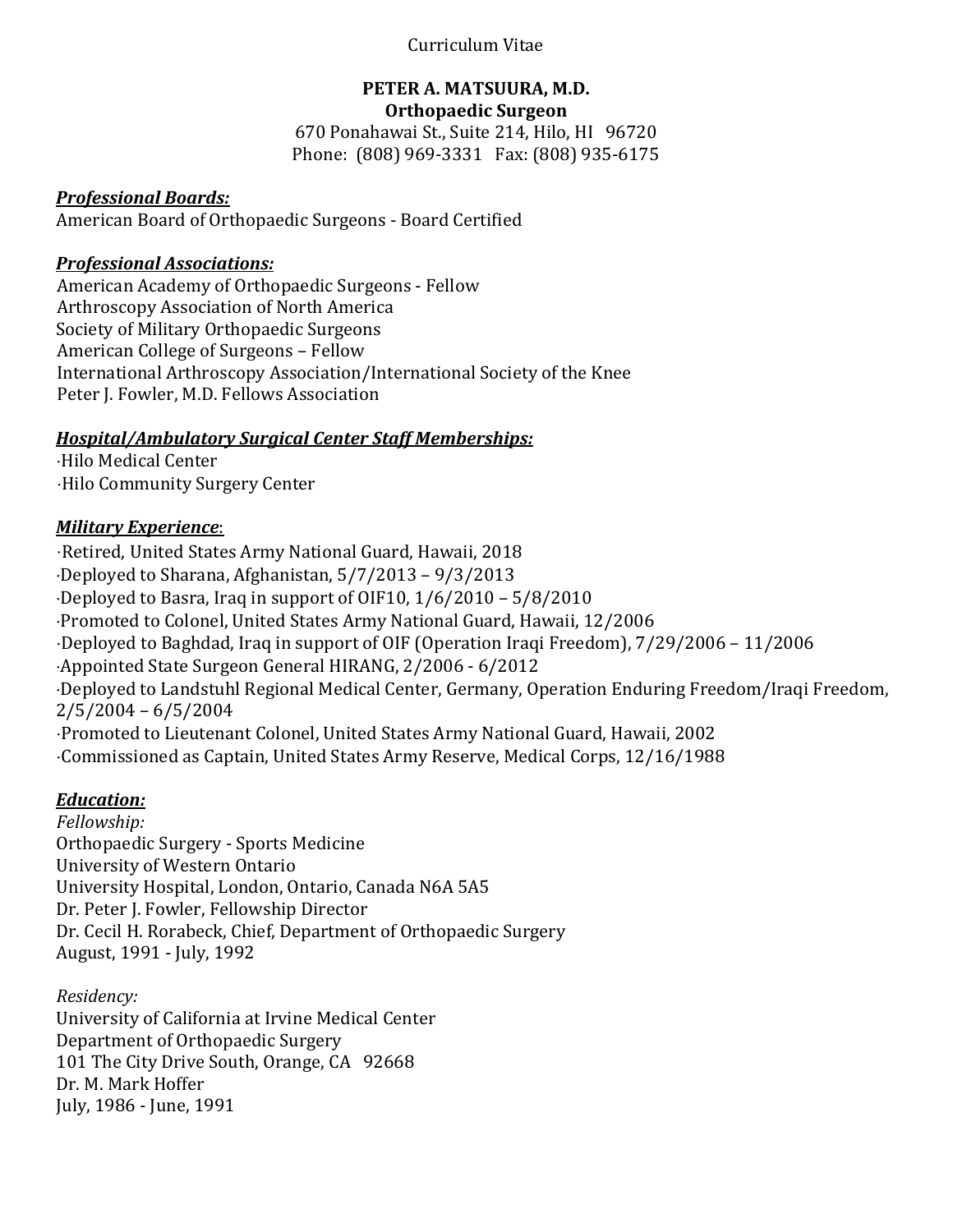*Internship:* University of California at Irvine Medical Center Department of General Surgery 101 The City Drive South, Orange, CA 92668 Dr. G. Robert Mason June, 1985 - July, 1986

*Medical School:* University of California at Irvine College of Medicine, Medical Education Building 802, Irvine, CA 92697-4089 June, 1981 - July, 1985

*Undergraduate:* University of California at Davis, Davis, CA September, 1976 - January, 1981 Bachelor of Science in Zoology

## *Publications:*

- 1. "*Diagnosis of Traumatic Cardiac Contusion*"; Waxman et al, Arch Surg. Vol. 121, June 1986, p. 689
- 2. "*Comparison of Computerized Tomography Parameters of the Cervical Spine in Normal Control Subjects and Spinal Cord-Injured Patients*"; Matsuura et al, JBJS Vol. 71-A, February 1989, p. 183
- 3. "*The Subscapularis Muscle and its Glenohumeral Ligament Like Bands: A Histomorphological Study";* Klapper et al, American Journal of Sports Medicine, Vol. 20, No. 3, May-June, 1991, p. 307
- 4*. "ACL and Skeletally Immature Athletes, Current Concepts and a Review of the Literature";* Nottage et al, Arthroscopy 1994.
- 5*. All Arthroscopic Rotator Cuff Repair Using the Collarless Arthrotek Harpoon System";* Technique Manual Arthrotek Company 1994.

### *Presentations:*

1. "*Comparison of Computerized Tomography Parameters of the Cervical Spine in Normal Control Subjects & Spinal Cord-Injured Patients*"

⋅Rancho Los Amigos Medical Center, Resident's Day, Downey, CA June 1987

⋅American Spinal Injury Association, Las Vegas, NV, April 1989

⋅Western Orthopaedic Association, Anaheim, CA, October 1989

⋅Federation of Spine Associations, Specialty Day, AAOS, New Orleans, February, 1990

2. "*The Role of the Anterior Longitudinal Ligament and Neurocentral Synchondrosis in Growth of the Vertebral Body and Disc*"

⋅Rancho Los Amigos Medical Center, Resident's Day, Downey CA, June 1991 ⋅UCIMC Orthopaedic Senior Resident's Day, June 1991

- 3. "*The Locked Knee, A Prospective Study*" ⋅Sports Med '92, Toronto, Ontario, January 1992 ⋅Canadian Academy of Sports Medicine, Quebec City, Quebec, March 1992
- 4. *"Meniscal Repair Techniques"* ⋅Meniscal Transplantation, Allografts and Scaffolding, Laguna Beach, CA , November 1993
- 5. *"All Arthroscopic Rotator Cuff Repair Utilizing the Arthrotek Collarless Harpoon System*" ⋅Arthroscopy Assn of North America, Fall Mtg, Palm Desert, CA, December 1994 ⋅American Academy of Orthopaedic Surgeons, Specialty Day, Orlando, FL, February 1995
- 6. *"Anterior Glenohumeral Instability Arthroscopic and Open Techniques*" ⋅UCI Grand Rounds, UCI, Orange, CA, September 1994
- 7. *"Clinical Correlates - Orthopaedic Surgery"* ⋅UCI Medical School, First year students 1993 and 1994, UCI, Irvine, CA